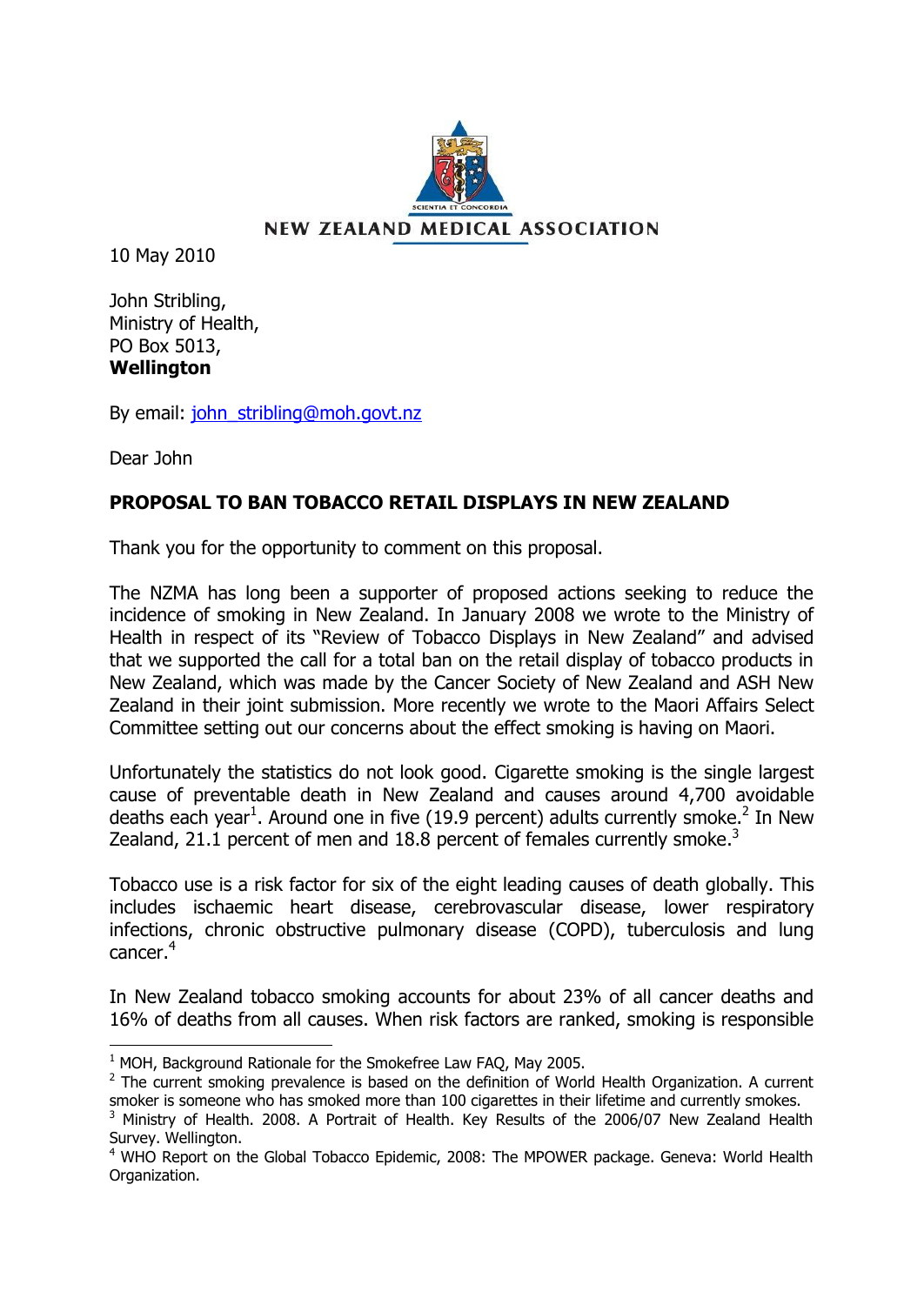for more premature death and disability than competing risks such as physical inactivity, high blood pressure, low fruit and vegetable intake, and high cholesterol.<sup>5</sup>

At least 50 percent of all regular cigarette smokers will eventually be killed by their addiction. On average they will lose 14 years of quality life.<sup>6</sup>

The NZMA believes that moving to ban retail displays is an important "next step" for New Zealand to take, for the following reasons:

Research has shown that children and adolescents who frequently visit stores with tobacco displays or self-reported exposure to tobacco displays are more likely to experiment and start smoking.

Children and adolescents who visit stores with tobacco displays frequently, or self report exposure to tobacco displays, are more likely to experiment and start smoking.

Tobacco retail displays trigger impulse purchase among ex-smokers and smokers who tried to quit. $^8$ 

A study conducted by Professor Melanine Wakefield at the Cancer Council Victoria in Australia, found that almost 40% of smokers who tried to quit experienced an urge to purchase cigarettes as a result of seeing a tobacco retail display<sup>9</sup>.

In an in-depth study conducted by Massey University and Wellington School of Medicine, participants experienced an urge to smoke as they saw tobacco retail displays. $^{10}$ 

Since conventional forms of tobacco advertising were banned, the tobacco industry has vastly increased their promotional budget and resources in retail settings and

l

<sup>&</sup>lt;sup>5</sup> Thornley, S et al Few smokers in South Auckland access subsidised nicotine replacement therapy, NZMJ 29 January 2010, Vol 123 No 1308.

 $6$  Peto R, et al 2006. Mortality from Smoking in Developed Countries 1950 – 2000 (2<sup>nd</sup> edition, revised June 2006 [www.deathsfromsmoking.net\)](http://www.deathsfromsmoking.net/) Geneva: Switzerland: International Union Against Cancer (UICC)

<sup>&</sup>lt;sup>7</sup> Feighery, E.C., Henriksen, L., Wang, Y., Schleicher, N.C., Fortmann, S.P. 2006. An evaluation of four measures of adolescents' exposure to cigarette marketing in stores. Nicotine & Tobacco Research 8(6):751- 759. Weiss, J.W., Cen, S., Schuster, V., Unger, J.B., Anderson Johnson, C., Mouttapa, M., et.al. 2006. Longitudinal effects of pro-tobacco and anti tobacco messages on adolescent smoking susceptibility. Nicotine & Tobacco Research 8(3):455-465.

<sup>&</sup>lt;sup>8</sup> Wakefield, M., Daniella, G., Lisa, H. 2007. The effect of retail cigarette pack displays on impulse purchase. Addiction 103 (2):322-328. Hoek, J., Gifford, H., Pirikahu, G., Edwards, R., Thomson, G. 2007. How do tobacco retail displays affect ex-smokers and lapsed quitters? Report for the Cancer Society of New Zealand and ASH New Zealand.

 $9$  Wakefield, M., Daniella, G., Lisa, H. 2007. The effect of retail cigarette pack displays on impulse purchase. Addiction 103 (2):322-328.

<sup>&</sup>lt;sup>10</sup> Hoek, J., Gifford, H., Pirikahu, G., Edwards, R., Thomson, G. 2007. How do tobacco retail displays affect ex-smokers and lapsed quitters? Report for the Cancer Society of New Zealand and ASH New Zealand.